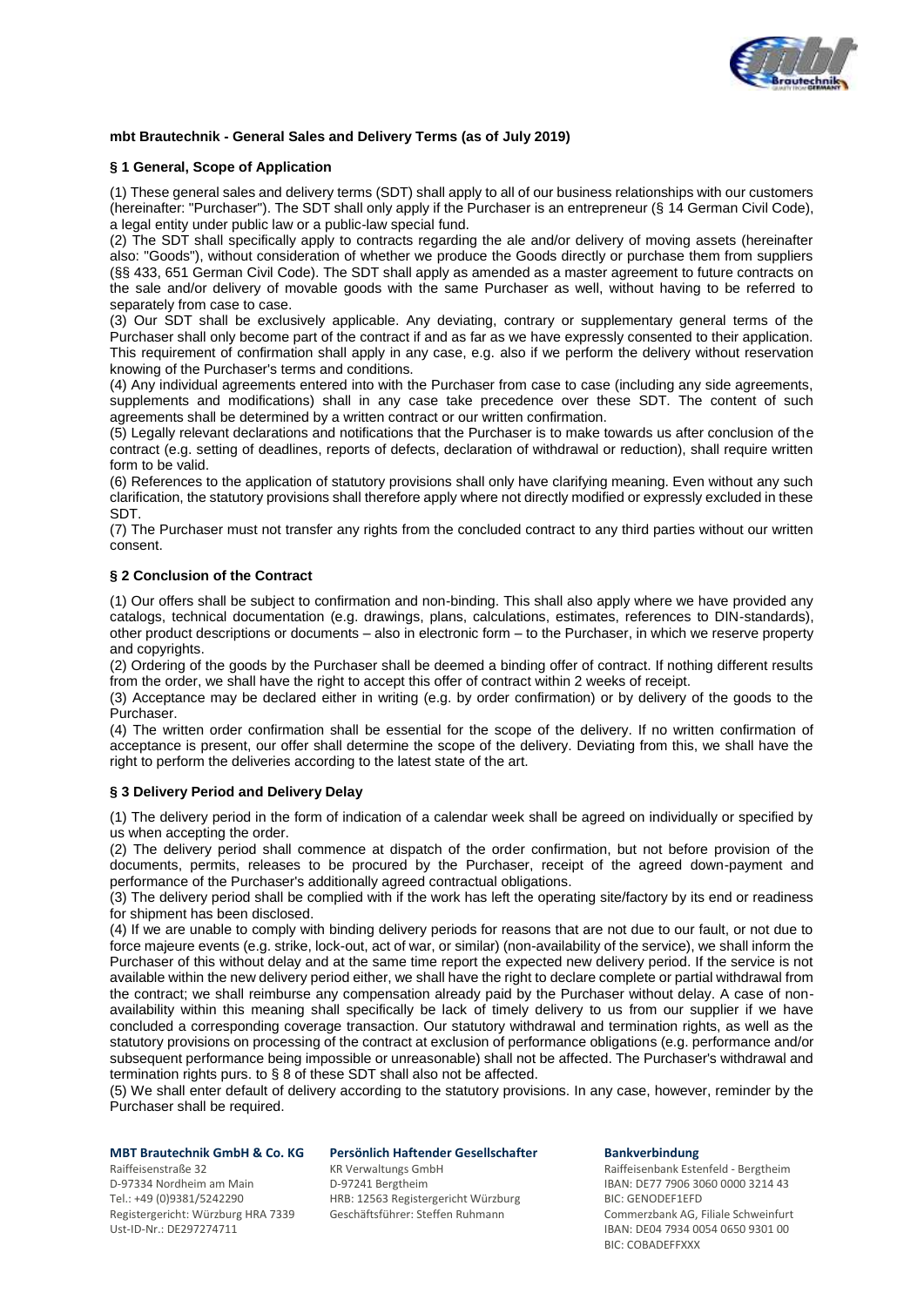

(6) If events specified in § 3 (4) make our delivery or service essentially more difficult or impossible and the obstruction is not only temporary in duration (i.e. at least three months), we shall have the right to withdraw from the contract. In case of temporary obstructions, the delivery and performance periods shall extend, or delivery and performance dates shall be shifted by the period of the obstruction plus an appropriate start-up period. Where acceptance of the delivery or service is not reasonable for the Purchaser due to non-temporary delay (i.e. at least three months), he may withdraw from the contract by written declaration to us without delay, i.e. within 5 days of occurrence of the circumstances of force majeure. After the end of this period, withdrawal from the contract can no longer be based on the existence of circumstances of force majeure.

# **§ 4 Delivery, Passing of Risk, Acceptance, Default of Acceptance**

(1) Delivery shall be ex works pursuant to Incoterms 2010 ("EXW") excluding loading, which shall also be the place of performance. Upon the Purchaser's demand and expense, the Goods shall be sent to a different destination (sales shipment). Unless agreed on differently, we shall have the right to specify the type of shipment (specifically transport company, shipping route, packaging) in the scope of sales shipment.

(2) We shall have the right to make partial deliveries and performances at any time if this is reasonable for the Purchaser.

(3) If the Purchaser enters default of acceptance, does not perform any contribution action or if our delivery is delayed for other reasons due to Purchaser's fault, we shall have the right to demand reimbursement for the resulting damage, including any additional expenses (e.g. storage costs, insurance rates, costs for intralogistics).

(4) The risk of accidental destruction and accidental deterioration of the Goods shall pass to the Purchaser at handover. However, at sales shipment, the risk of accidental destruction and accidental deterioration of the Goods and the risk of delay shall pass at delivery of the Goods to the forwarder, carrier, or other person or institution intended for execution of the shipment already. Where acceptance has been agreed, this shall be relevant for passing of risk. Apart from this, any agreed acceptance shall be subject to the statutory provisions of the law on contracts for work accordingly as well. It shall be equal to handover or acceptance if the Purchaser is in default of acceptance. This shall also apply if partial deliveries are made or we have assumed any additional services in the scope of an individual agreement, such as acceptance of the shipment costs or delivery/setup. Apart from this, we shall only be at fault for willful intent and gross negligence purs. to § 300 para. 1 German Civil Code.

(5) If the contract is for sales shipment, we shall be liable for transport damage only subject to the following conditions: At handover of the purchased object, Purchaser shall inspect the packaging for outward integrity and have any damage and deformation to the packaging confirmed on the receipt confirmation by the transporting person. If this person refuses to make the confirmation, the Purchaser shall have the right to refuse acceptance free of charge. If the transport damage only becomes evident at unpacking of the purchased object, the Purchaser shall inform us of this within 48 hours in writing or by email. The Purchaser shall keep the packaging in any case. In either case, the Purchaser must draw up a situation report at once and secure evidence (e.g. photographs).

### **§ 5 Assembly**

(1) The assembly costs shall – if not agreed on differently – not be included in the overall price.

(2) During assembly of the Goods, the installers must be given all required support by helpers, tools and material, as well as power and water, at the site of setup. This shall also apply if a flat-rate has been agreed on individually for the assembly or is included in the total. The necessary preliminary work (e.g. introduction openings, foundations, etc.) must have been performed by the Purchaser before the installers arrive.

(3) The installers' travel to and from the site shall be included in the assembly time and subject to compensation accordingly.

(4) The basis for the assembly compensation shall be the currently valid assembly price list.

(5) The times for arrival and departure, the working times, the overtime worked and the work rendered and deployment fee paid out shall be confirmed on the proof of assembly, the deployment fee shall be due after submission of the proof of assembly and shall be invoiced to the Purchaser.

### **§ 6 Prices and Payment Conditions**

(1) If nothing different has been agreed from case to case, our respective prices at the time of conclusion of the contract shall apply, ex works purs. to Incoterms 2010 ("EXW") excluding loading, plus statutory VAT.

(2) At sales shipment (§ 4 para. 4), the Purchaser shall bear the transport costs ex works and the costs for any transport insurance that may be desired by Purchaser. Any customs fees, charges, taxes and other public charges shall be assumed by the Purchaser. We do not take back transport and any other packaging according to the proviso of the packaging regulation; this shall become the Purchaser's property; pallets shall be an exception.

(3) The purchasing price shall be due and, in the absence of special agreements, payable in cash and without any deduction within 8 days of invoicing – as follows if there is no deviating individual agreement:

- 1/3 of the purchasing price after receipt of the order confirmation;
- 1/3 of the purchasing price when reporting readiness for shipment;
- 1/3 of the purchasing price at delivery.

(4) The Purchaser shall enter default at the end of the above payment period. The purchasing price shall bear interest at the respective applicable statutory default interest rate during the time of default. We reserve assertion of any further default damage. Towards merchants, our claim to commercial interest on maturity (§ 353 German Commercial Code) shall not be affected.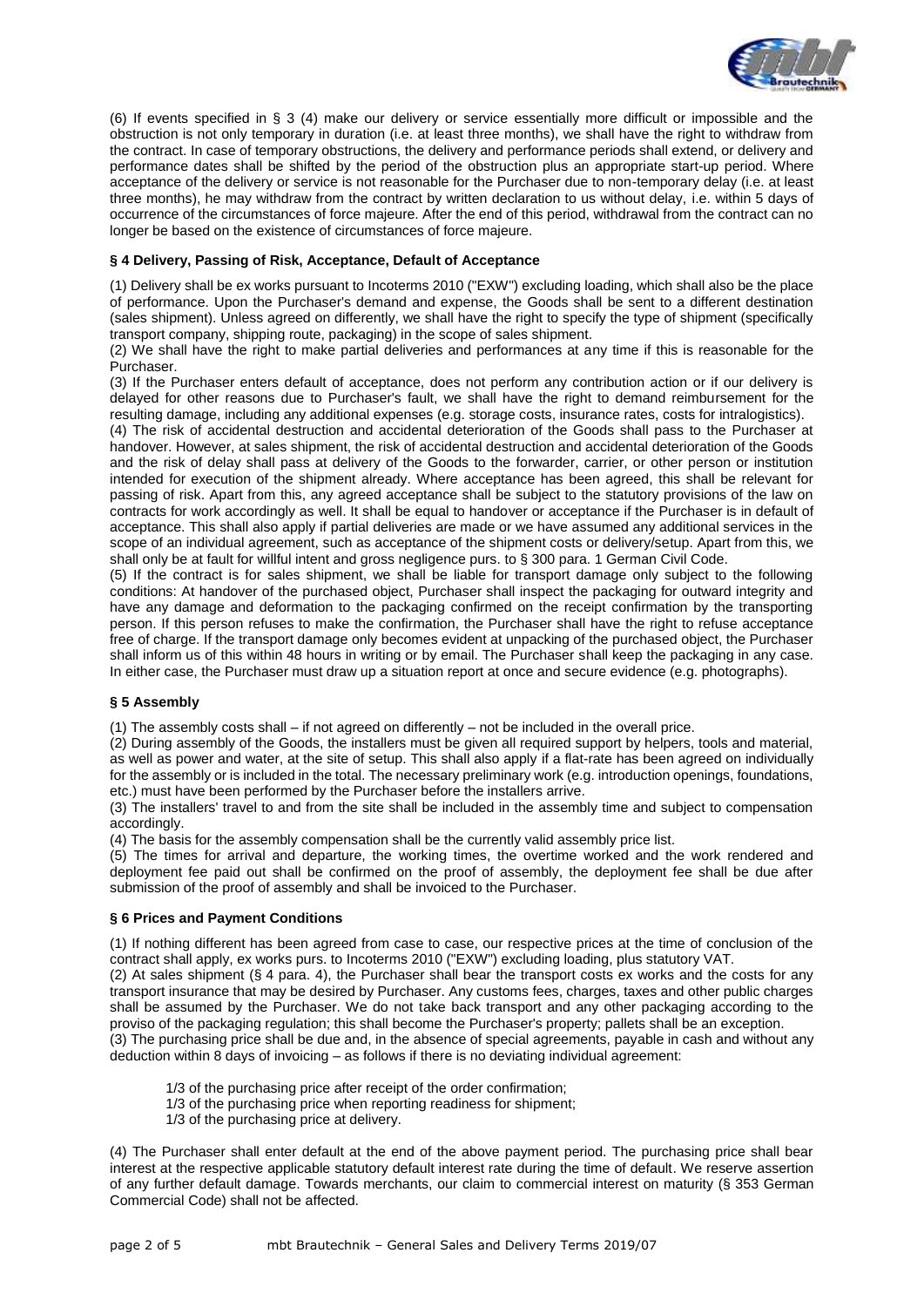

(5) The Purchaser only has any set-off or retention rights where his claim has been finally determined or is undisputed. § 8 para. 6 shall not be affected by defects of the delivery.

(6) If it becomes evident after conclusion of the contract that our claim to the purchasing price is endangered by lack of the Purchaser's ability to perform (e.g. by application for opening of insolvency proceedings), we shall have the right to refuse performance and – if applicable upon setting a grace period – withdrawal from the contract according to the statutory provisions (§ 321 German Civil Code). In case of contracts on the production of unsellable objects (individual production), we may declare withdrawal at once; the statutory provisions on the dispensability of setting of the grace period shall not be affected.

(7) Ordered additional deliveries are not included in the price. A separate price for these shall be agreed.

(8) § 367 para. 1 German Civil Code shall be applied in case of partial payments.

# **§ 7 Reservation of Title**

(1) We reserve title in the Goods sold until complete payment of all our current and future claims from the business relationship (secured claims).

(2) The Goods subject to reservation of title must not be pledged to any third parties, nor transferred as collateral, before payment of the secured claims. The Purchaser shall inform us in writing without delay if and as far as third parties access the Goods that belong to us.

(3) If the Purchaser acts in violation of the contract, specifically if he does not pay the due purchasing price, we shall have the right to withdraw from the contract pursuant to the statutory provisions or/and to demand return release of the Goods based on the reservation of title. The release demand shall not include declaration of withdrawal at the same time; instead, we shall have the right to only demand release of the Goods and reserve withdrawal. If the Purchaser does not pay the due purchasing price, we must only assert these rights if we have first unsuccessfully set the Purchaser an appropriate period for payment or if setting of such a period is dispensable according to the statutory provisions.

(4) The Purchaser shall have the right to sell on and/or process the Goods subject to reservation of title in his proper course of business. In this case, the following conditions shall apply additionally.

(a) The reservation of title shall cover the products produced by processing, mixing or combination of our Goods at their full value; we shall be deemed the manufacturer in this. If the title of third parties is retained at processing, mixing or combination with third-party goods, we shall acquire shared title at the ratio of the values invoiced for processed, mixed or combined goods. Apart from this, the product shall be subject to the same rules as the Goods delivered subject to reservation of title.

(b) The Purchaser hereby assigns any claims resulting against third parties from further sale of the Goods or products to us in full or at the amount of our possible share in the title as collateral pursuant to the above paragraph. We accept the assignment. The Purchaser's obligations pursuant to para 2 shall also apply in light of the assigned claims.

(c) The Purchaser shall remain authorized to collect the claim in addition to us. We commit to not collecting the claim while the Purchaser meets his payments obligations towards us, does not enter default of payment, while no application for opening of insolvency proceedings has been filed and no other defect of his ability to perform is present. If this is the case, however, we may demand that the Purchaser disclose the assigned claims and their debtor to us, provide any information required for collection, release the associated documents and report the debtors (third parties) of the assignment.

(d) If the value that can be realized from the collateral exceeds our claims by more than 10%, we shall release collateral at our choice upon the Purchaser's demand.

### **§ 8 Purchaser's Claims for Defects**

(1) The Purchaser's rights in case of defects of material and title (including wrong and underdeliveries and improper installation by us) shall be subject to the statutory provisions where nothing different is specified below. The statutory provisions shall not be affected in any case at final delivery of the Goods to a consumer (supplier recourse purs. to §§ 478, 479 German Civil Code).

(2) Our liability for defects shall be specifically based on the agreement concluded on the characteristics of the Goods. All product descriptions that are the object of the individual contract shall be deemed agreements on the characteristics of the Goods; there shall be no difference if the product description comes from the Purchaser, the manufacturer or from us.

(3) Where no characteristics have been agreed on, it must be evaluated based on the statutory provision whether there is a defect or not (§ 434 para 1 S 2 and 3 German Civil Code). However, we assume no liability for any public statements made by the manufacturer or other third parties (e.g. advertising statements).

(4) The Purchaser's claims for defects shall require that he has met his statutory examination and complaint obligations (§§ 377, 381 German Commercial Code). If any defect appears during examination or at a later time, we must be informed of this in writing without delay. A report shall be deemed made without delay if it is made within two weeks, with timely dispatch of the report being sufficient to comply with the deadline. Independently of this examination and complaint obligation, the Purchaser shall report any obvious defects (including wrong and underdelivery) to us in writing within two weeks of delivery, with timely dispatch of the report being sufficient here as well to comply with the deadline. If the Purchaser does not properly examine for and/or report any defects, our liability for defects not reported shall be excluded.

(5) If the delivered object is defective, we may first choose whether we will provide subsequent performance by removal of the defect (improvement) or by delivery of an object free of defects (replacement object). Our right to refuse the chosen type of subsequent performance subject to the statutory provisions shall not be affected.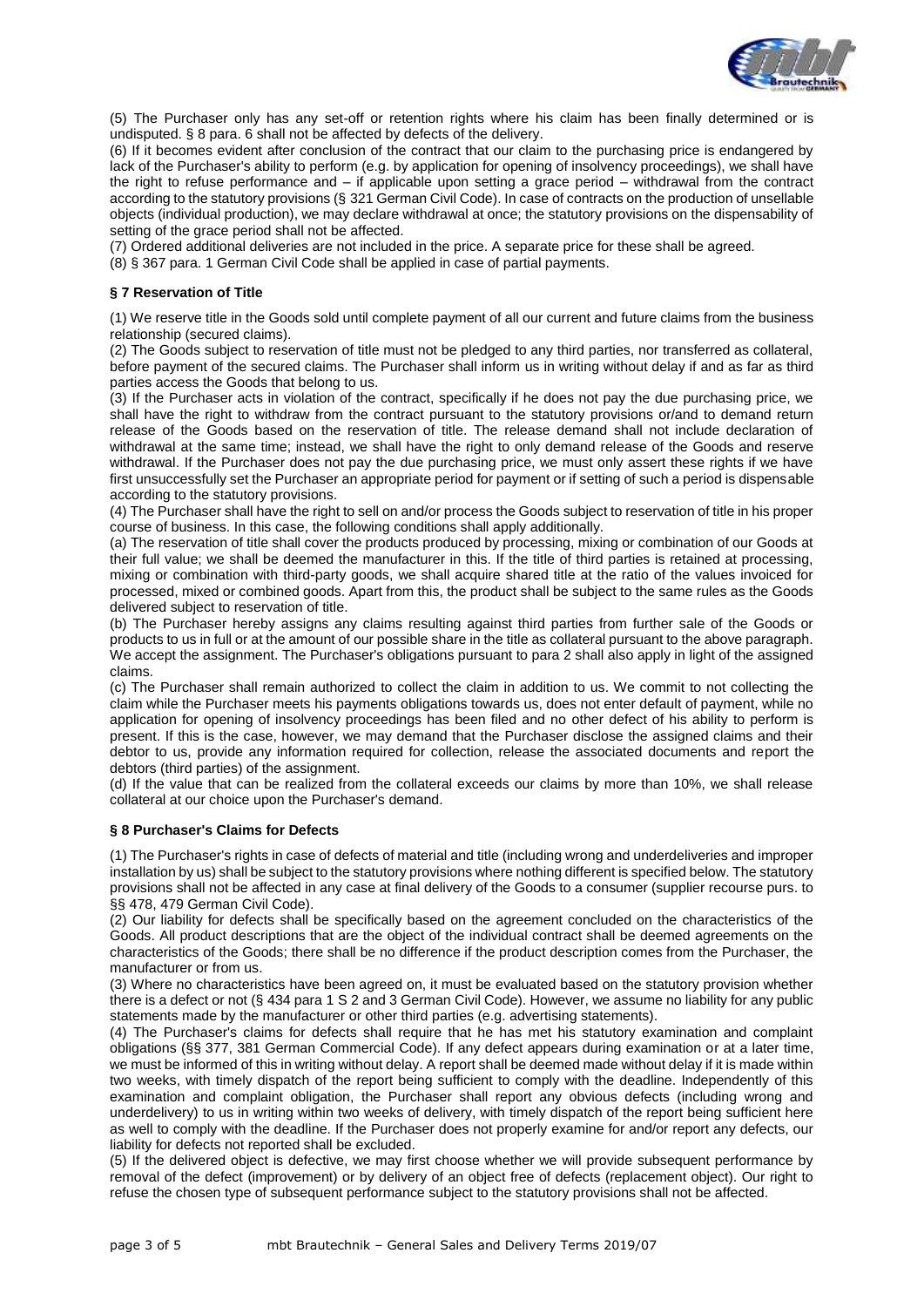

(6) We shall have the right to make the owed subsequent performance dependent on the Purchaser paying the due purchasing price. However, the Purchaser shall have the right to retain a share of the purchasing price that is appropriate for the defect.

(7) The Purchaser shall give us the time and opportunity required for the owed subsequent performance, and in particular provide the Goods subject to complaint to us for inspection. In case of replacement delivery, the Purchaser shall return the defective object to us according to the statutory provisions.

(8) The expenses required for inspection and subsequent performance, in particular transport, travelling, work and material costs, shall be assumed by us if there actually is a defect. If, however, it turns out that the Purchaser's claim to removal of defects was unfounded, we may demand reimbursement for the resulting costs from the Purchaser.

(9) Purchaser's claims for expenses necessarily incurred for the purpose of supplementary performance are excluded where they increase costs because the goods were taken to a different location following delivery, unless said transfer complies with normal use. The same applies to claims for reimbursement of expenses according \$ 445a BGB, provided that the last contract in the supply chain has not been a contract for commodities.

(10) The Purchaser has statutory rights of recourse according \$ 445a BGB against us only in so far as the customer has not reached any agreements with his customer which go beyond the statutory claims for defects.

(11) In urgent cases, i.e. where there is any danger to operational safety or to defend against disproportional damage, the Purchaser shall have the right to remove the defect directly and to demand reimbursement for the expenses objectively required for this from us. We shall be informed of such direct performance without delay, and if possible in advance. There shall be no right to direct performance if we would have the right to refuse the corresponding subsequent performance under the statutory provisions.

(12) If the subsequent performance has failed or any appropriate period to be set by the Purchaser has expired unsuccessfully or is dispensable according to the statutory provisions, the Purchaser may withdraw from the purchasing contract or reduce the purchasing price. However, there shall be no right of withdrawal in case of unessential defects.

(13) The Purchaser's claims to damages or reimbursing for expenses made in vain shall only apply according to the proviso of § 8 and shall otherwise be excluded.

(14) If we deliver defect-free Goods for the purpose of subsequent performance, we may demand return of the defective Goods from the Purchaser according to the proviso of §§ 346 to 348 German Civil Code.

(15) Damage caused by improper or non-contractual measures of the Purchaser shall not found any claim against us. The impropriety and violation of the contract shall be determined specifically according to the provisions of the manufacturer of the delivered Goods.

(16) The Goods delivered by us shall only be subject to any guarantee if this has been expressly stated in the order confirmation for the respective item.

# **§ 9 Other Liability**

(1) Where these SDT, including the following provisions, do not indicate anything different, we shall be liable according to the relevant statutory provisions in case of violation of contractual and out-of-contract obligations. (2) We shall be liable for damages – no matter the legal reason – in case of willful intent and gross negligence. In

case of simple negligence, we shall only be liable

a) for damage from violation of life, body or health,

b) for damage from violation of an essential contractual obligation (obligation the compliance with which is required for proper execution of the contract and compliance with which the contracting partner regularly trusts in and may trust in); in this case, our liability shall be limited to reimbursement of the foreseeable typical damage, however.

(3) The limitations of liability resulting from para. 2 shall not apply where we have maliciously concealed a defect or assumed any guarantee for the properties of the Goods. This shall apply accordingly to any claims of the Purchaser under the Product Liability Act.

(4) The Purchaser must only declare rescission or termination for violation of obligations that are not a defect where we are at fault for the violation of obligations. Any free termination right on the side of the Purchaser (specifically purs. to §§ 651, 649 German Civil Code) shall be excluded. Apart from this, the statutory prerequisites and legal consequences shall apply.

### **§ 10 Expiration**

(1) Deviating from § 438 para 1 no. 3 German Civil Code, the general period of expiration for claims from defects of material and title shall be one year of delivery. Where acceptance is agreed, expiration shall commence at acceptance.

(2) However, if the Goods are a building or an object that has been used for a building according to its common purpose, and that has caused the building to be defective (building material), the expiration period shall be 5 years from delivery (§ 438 para 1 no. 2 German Civil Code) pursuant to the statutory provisions. This also shall not affect any statutory special provisions for material release claims of third parties (§ 438 para 1 no. 1 German Civil Code), at malicious intent on the side of the seller (§ 438 para 3 German Civil Code)

and for claims from recourse against the supplier at final delivery to a consumer (§ 479 German Civil Code).

(3) The above expiration periods from purchasing law shall also apply to contractual and out-of-contract damages claims of the Purchaser based on a defect in the Goods, unless application of the ordinary statutory expiration (§§ 195, 199 German Civil Code) would lead to a shorter expiration period from case to case. The expiration periods under the Product Liability Act shall remain unaffected in any case. Apart from this, the Purchaser's damages claims purs. to § 8 shall be subject to the statutory expiration periods exclusively.